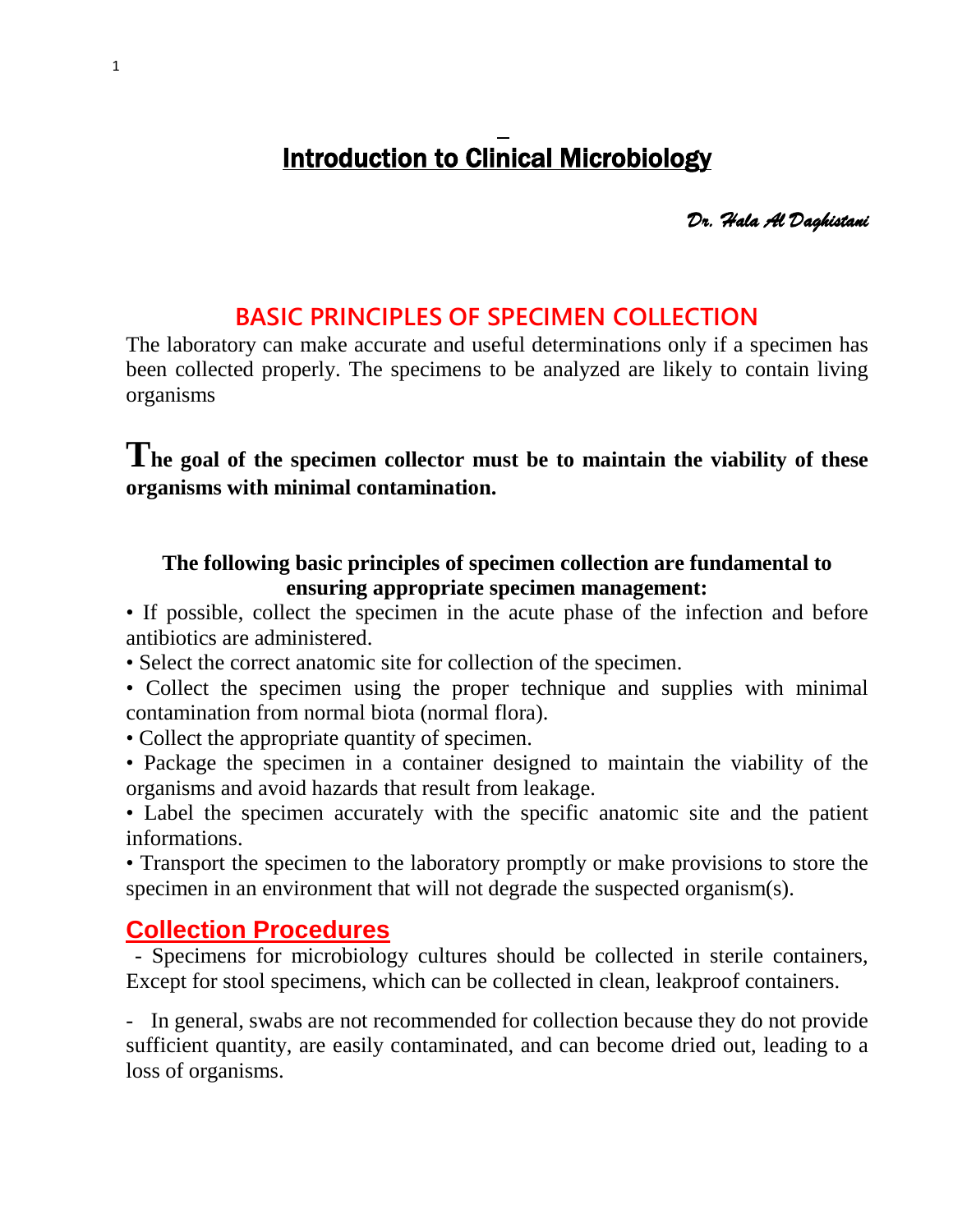- Swabs are appropriate for specimens from the upper respiratory tract, external ear, eye, and genital tract.

- The tips of swabs may contain cotton, Dacron, or calcium alginate. Cotton-tipped swabs tend to have excessive fatty acids, which may be toxic to certain bacteria.

- Swab collection systems are available that provide **transport media** and protect the specimen from drying.

- Lesions, wounds, and abscesses present many problems to the microbiology laboratory. The specimen is collected from the advancing margin of the lesion and should be collected by needle aspiration rather than by swab. Before the specimen is collected, the area should be cleansed to eliminate as much of the commensal flora as possible. Aspirated material should be placed into a sterile tube or transport vial and not "squirted" onto a swab.

## **Specimen Collection Guidelines**

• **Blood culture** Disinfect skin with alcohol and iodine, Blood culture media set (aerobic and anaerobic bottles) or Vacutainer tube with SPS (*SPS,* sodium polyanethol sulfonate). The volume of blood collected /**adults, 20 ml**; **children 5 to 10 ml**

• **Body fluids** (abdominal, amniotic, ascites, bile, joint, pericardial, pleural), Disinfect skin before needle aspiration Sterile, screw-cap tube , volume is ≥1 ml

• **Catheter tips, IV** (Foley catheters not cultured), Disinfect skin before removal Sterile, screw-cap container

• **Cerebrospinal fluid** Disinfect skin before aspiration, use screw-cap tube. For bacteria ≥1 ml, fungi, ≥2 ml, AFB ≥2 ml, virus ≥1 ml

#### • **Ear**

**1.** Inner ear: Clean ear canal with mild soap. Aspirate fluid with needle if eardrum intact; use swab if eardrum ruptured.

**2.** Outer ear: Remove debris or crust from ear canal with saline moistened swab; rotate swab in outer canal. use Transport system

#### • **Eye**

**1**. Conjunctiva Sample both eyes; use separate swabs moistened with sterile saline Swab put in transport system

**2**. Corneal scrapings with local anesthesia, scrape with sterile spatula and inoculate directly to agar. Agar available at bedside

• **Feces** Collect directly into container, avoid contamination with urine, Clean, leak proof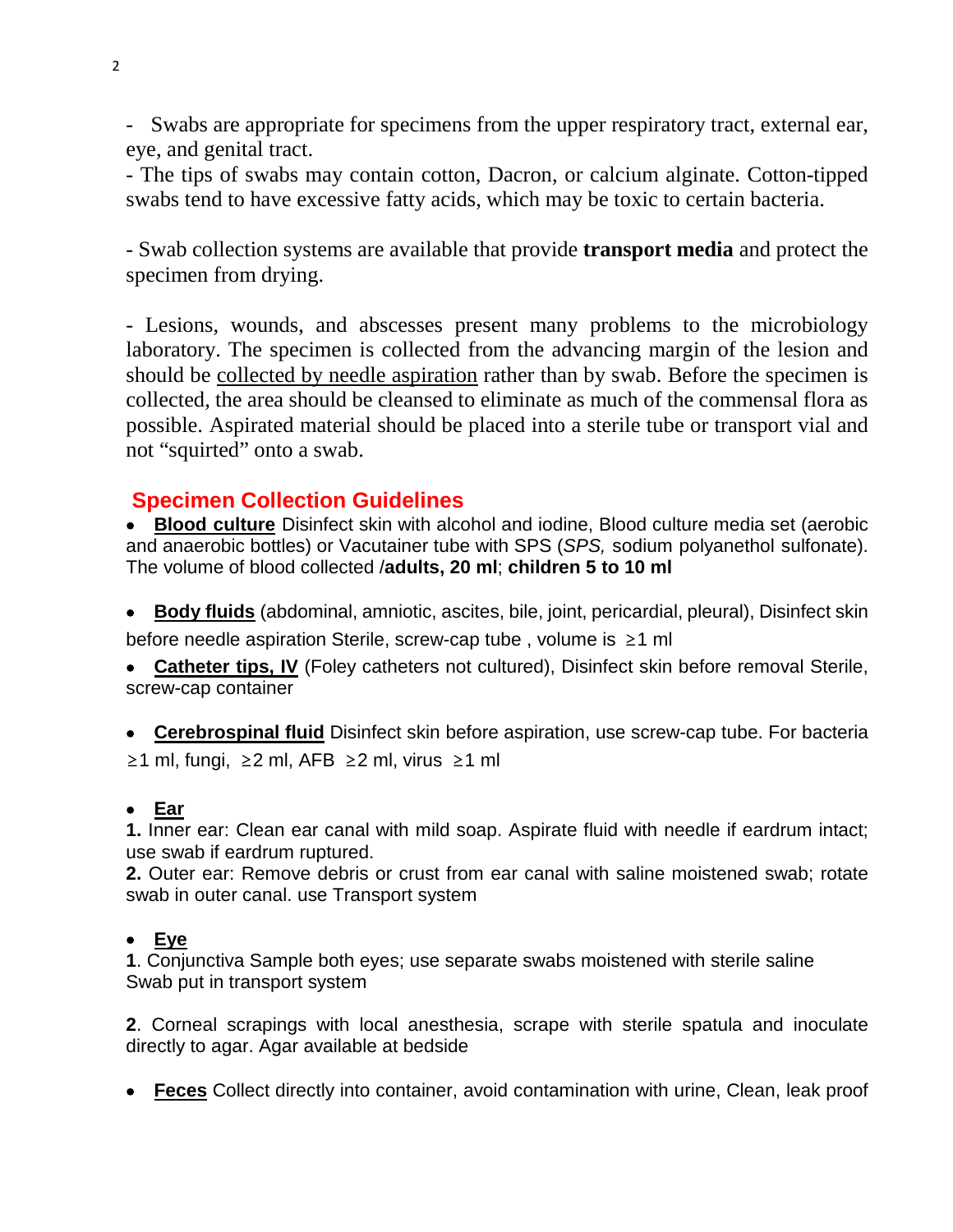container or enteric transport system.

 $\checkmark$  A rectal swab can be submitted for bacterial culture but it must show feces. A single specimen is not usually sufficient to exclude bacteria or parasites.

 $\checkmark$  If a bacterial infection is suspected, three specimens should be collected, one a day for 3 days.

If parasites are suspected, three specimens collected within 10 days should be sufficient for microscopic detection of ova and parasites.

• **Fungal scrapings** Wipe nails or skin with alcohol Clean, screw-cap container

- a) **Hair***:* 10-12 hairs with shaft intact
- b) **Nails:** Clip affected area
- c) **Skin***:* Scrape skin at outer edge of lesion

#### • **Genitalia**

A. *Cervix/vagina* : Remove mucus before collection; do not use lubricant on speculum; swab endocervical canal or vaginal mucosa, Swab transport system or JEMBEC transport system

B. **Urethra** (male) : Flexible swab inserted 2-4 cm into urethra for 2-3 sec or collect discharge, Swab transport system or JEMBEC transport system

#### • **Respiratory tract: LRT Bronchial specimens**

- Patient should rinse the mouth with water and expectorate with the aid of a deep cough directly into a sterile container **(expectorated sputum).**

- Patients with dentures should remove the dentures first. A single specimen should be adequate for detection of bacterial lower respiratory tract infection. If fungal or mycobacterial infections are possible, three separate early morning specimens (collected on successive days) are appropriate.

- These specimens may be collected through aerosol-induction in which the patient breathes aerosolized droplets of a solution that stimulates cough reflex **(induced sputum).**

#### • **Respiratory tract: URT**

**1.** Nasal : Insert premoistened swab with sterile saline 1 inch into nares, Swab transport system

**2**. Nasopharynx : Insert flexible swab through nose into posterior nasopharynx, rotate for 5 sec, Swab transport system or direct inoculation to media

**3.** Throat Swab, posterior pharynx, tonsils, and inflamed areas, Swab transport system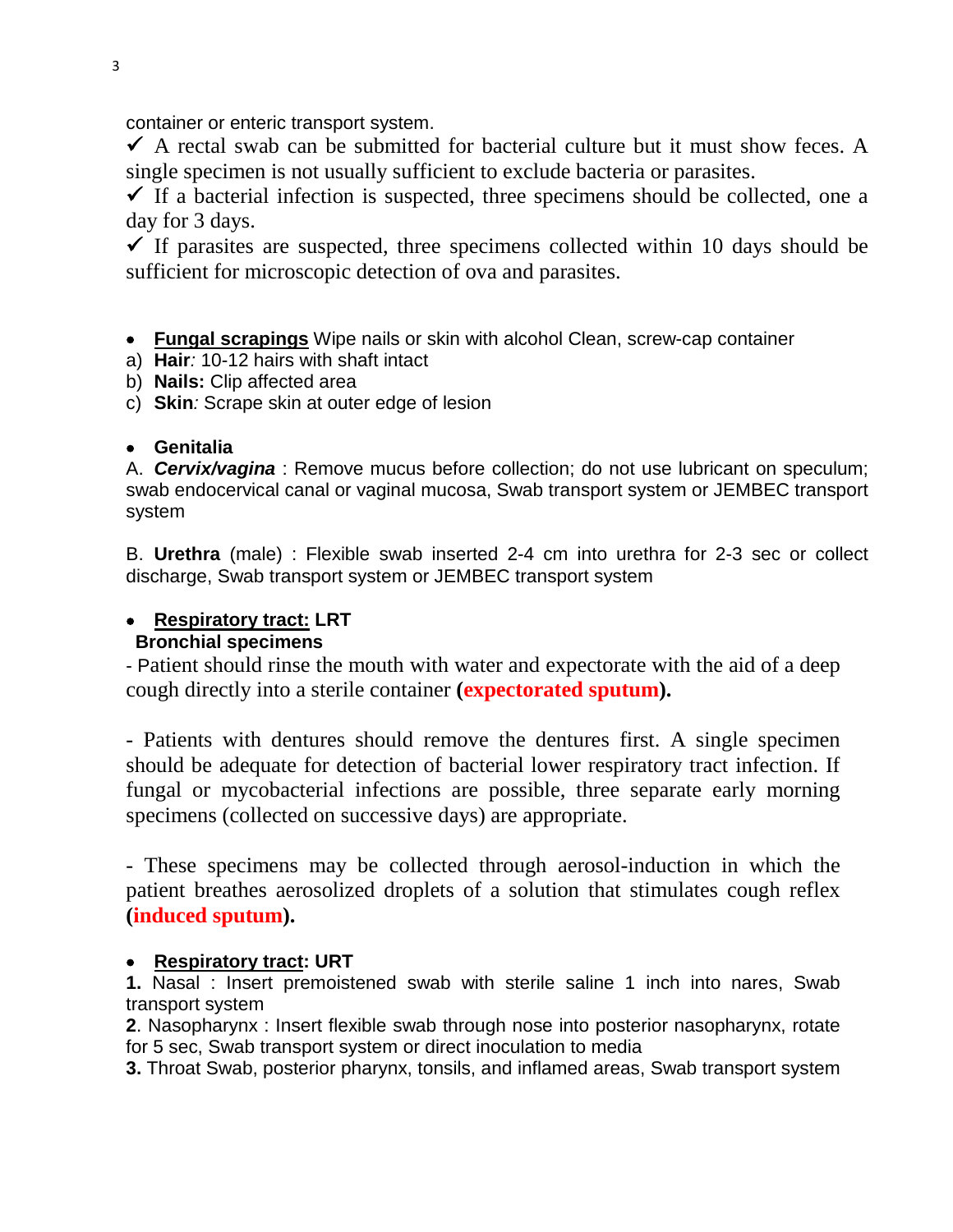• **Tissue** Disinfect skin; do not allow tissue to dry out; if necessary, moisten with sterile saline, Anaerobic transport system or sterile screw-cap container

#### • **Urine**

1. **Clean-catch midstream**: Clean external genitalia; begin voiding and after several mL have passed; collect midstream without stopping flow of urine, Sterile, screw-cap container, 2-3 mL. The first portion of the urine flow washes contaminants from the urethra, and the midstream portion is more representative of that in the bladder.

**2**. **Catheter Clean urethral area**, insert catheter, and allow first 15 mL to pass; then collect remainder Sterile, screw-cap container or urine transport kit

**3. Indwelling catheter,** Disinfect catheter collection port, aspirate 5-10 mL with needle and syringe Sterile, screw-cap container or urine transport kit

**4. Suprapubic aspirate,** Disinfect skin, aspirate with needle and syringe through abdominal wall into full bladder, Sterile, screw-cap container or anaerobic transport system

## **Shipping Infectious Substances**

- The shipment of clinical specimens and cultures of microorganisms is governed by a complex set of national and international guidelines issued by the U.S. Department of Transportation (DOT) and the U.S. Postal Service.

- An infectious substance is assigned to a risk group with a number from 1 (low risk) to 4 (high risk).

- Patient specimens or culture isolates must be triple packaged before being shipped. Specific instructions must be followed for labeling the container as "**Hazardous Material**."

## **Types of Anticoagulants**

- Anticoagulants are used to prevent clotting of specimens, including blood, bone marrow, and synovial fluid. The type of anticoagulant used and the concentration are important because some anticoagulants have antimicrobial properties.

- **Sodium polyanethol sulfonate (SPS)** is the most common anticoagulant used for microbiology specimens.

- **Heparin** is another acceptable anticoagulant and is often used for viral cultures and for isolation of *Mycobacterium* spp. from blood.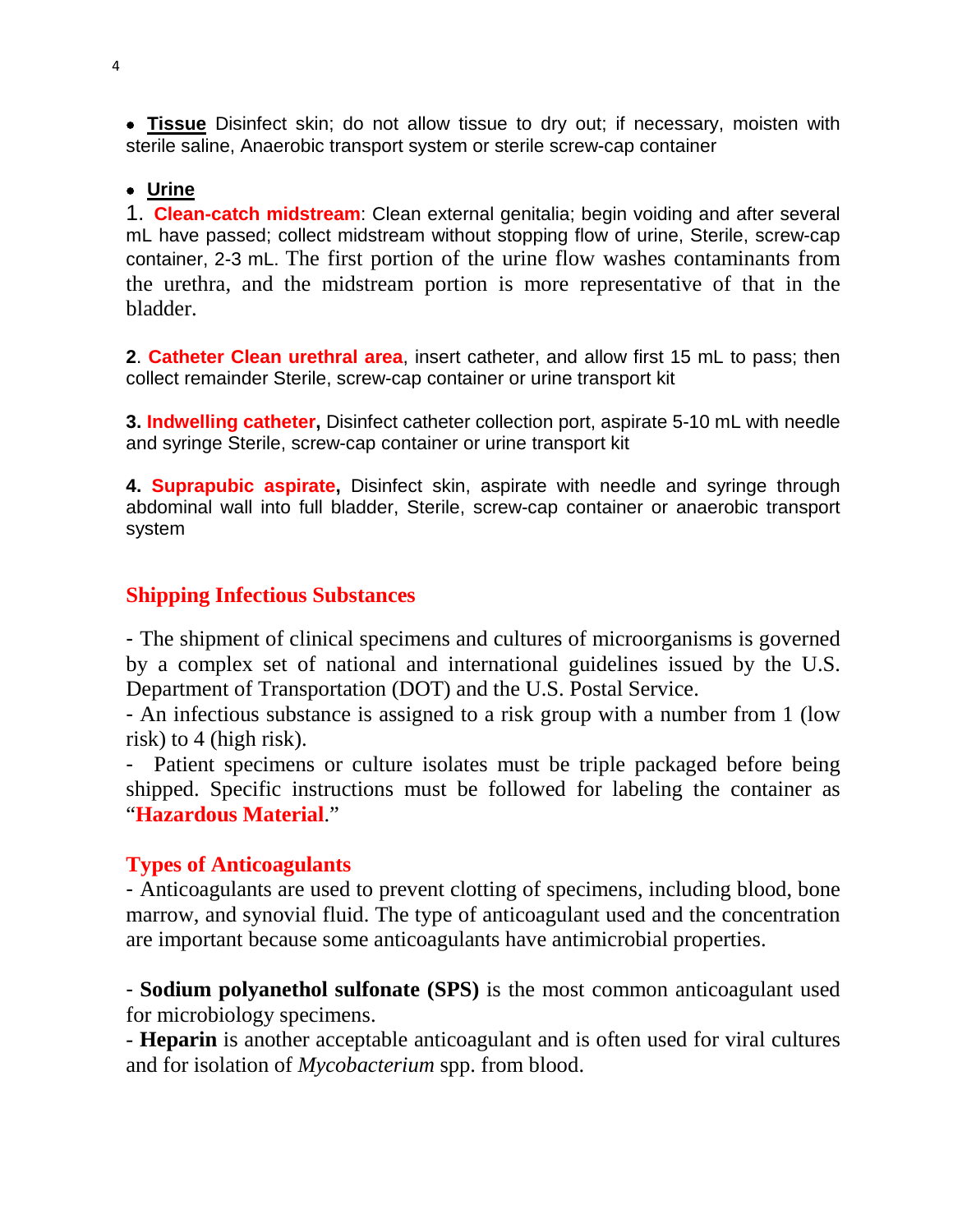- **Citrate and ethylenediamine tetracacetic acid (EDTA)** should not be used for microbiology specimens.



## **SPECIMEN RECEIPT AND PROCESSING**

## **Specimen Priority**

 Appropriate specimen management should include guidelines for prioritizing the handling of specimens. A four-level scheme of prioritization may be used based on the critical nature of the specimen or potential for specimen degradation.

#### **Lists clinical samples and the ways each can be prioritized in a four-level system.**

**Level 1:** Critical/invasive ( Amniotic fluid, Blood, Brain Cerebrospinal fluid, Heart valves, Pericardial fluid

**Level 2:** Unpreserved ( Body fluids, Bone, Drainage from wounds, Feces, Sputum, Tissue)

**Level 3 :** Quantitation required (Catheter tip, Urine, Tissue for quantitation)

**Level 4** : Preserved (Feces in preservative, Urine in preservative, Swabs in holding medium, (aerobic and anaerobic)

## **Specimen Preparation**